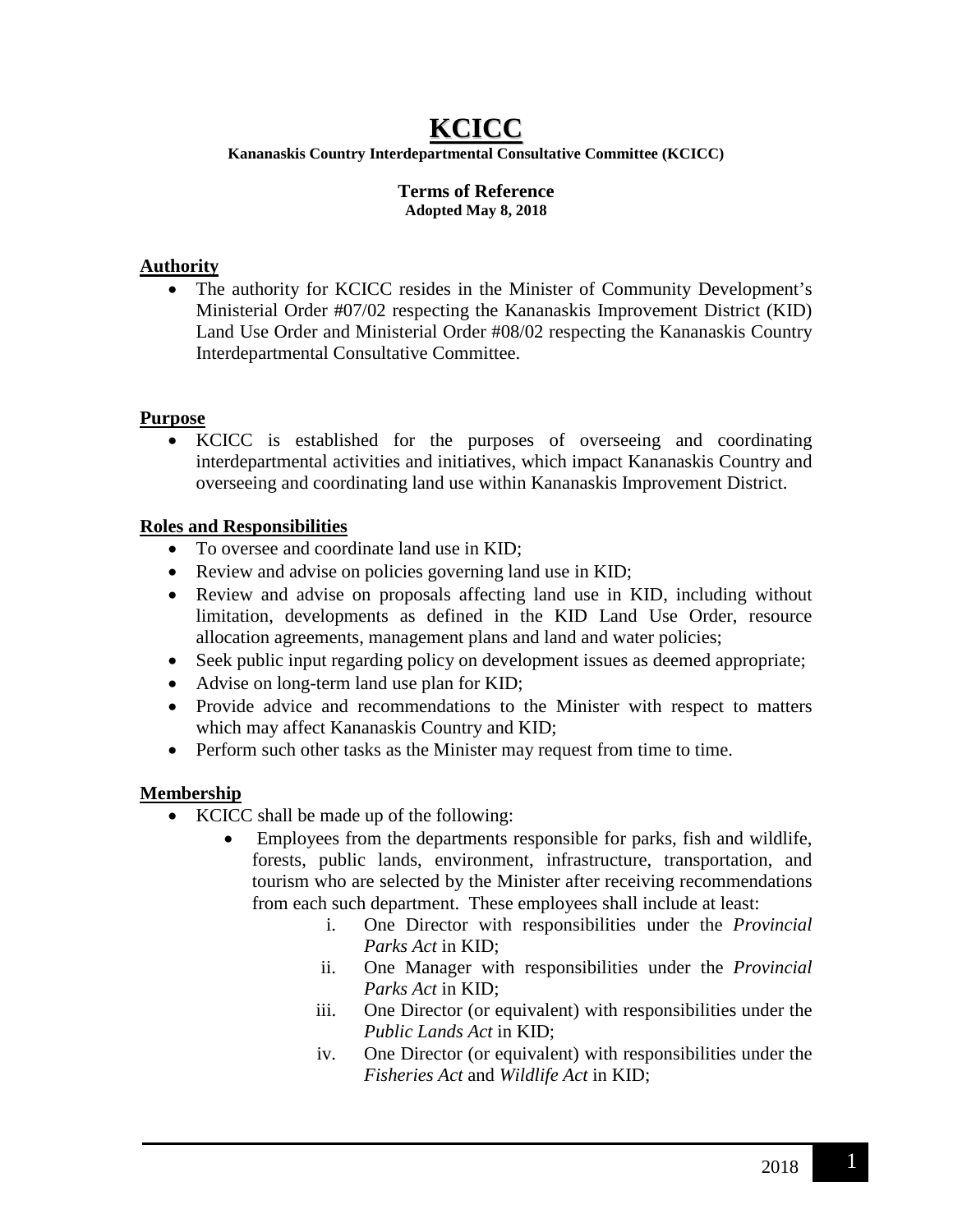- v. One Manager with responsibilities under the *Public Lands Act* in KID;
- vi. One Manager from Culture & Tourism
- vii. One Director representing Infrastructure
- viii. One Director representing Transportation
- ix. One Manager with responsibilities under the *Forests Act*
- The Chief Administrative Officer of KID;
- Such other employees of the Province as the Minister may determine from time to time; and
- In the case where a person holding one of the above positions is unable to participate on the KCICC for any reason and another person has been appointed to act in that person's position, the acting appointee shall be a member of the KCICC in place of the position's incumbent.
- Other Ministries may attend from time to time based on relevant topics or statutory authorization.
- KCICC shall be co-chaired by a Director of the department with responsibilities under the Parks Act for KID and by a Director of the department with responsibilities under the Public Lands Act for KID.

#### **Procedures/Issue Resolution**

- 1. KCICC will meet on the second Tuesday of January, March, May, September and November. A July meeting will only be held if urgent agenda items are presented.
- 2. KCICC members and alternates are responsible for representing their agencies interests and are to be empowered to make consensus decisions and implement approved strategies.
- 3. KCICC shall operate on a consensus basis. Interdepartmental issues that are unresolved will be conveyed to the executive management of the respective departments for resolution.
- 4. KCICC will issue publish notices of meetings on the Kananaskis Country website at least 14 days prior to each meeting.
- 5. KCICC will issue public service notices, when required, in an appropriate manner and format including local press, Kananaskis Country Offices, KID offices, websites, etc.
- 6. The public will be invited to make presentations on matters of relevance to KCICC that are within the mandate of the Committee to consider. Public presentations will be limited to a total of 20 minutes including questions and answers unless otherwise allowed by the committee. The request for a presentation will be brought forward by a KCCIC member whose area of responsibility/jurisdiction the presentation topic falls under and the KCICC member will confirm the presentation with the KCICC chairs.